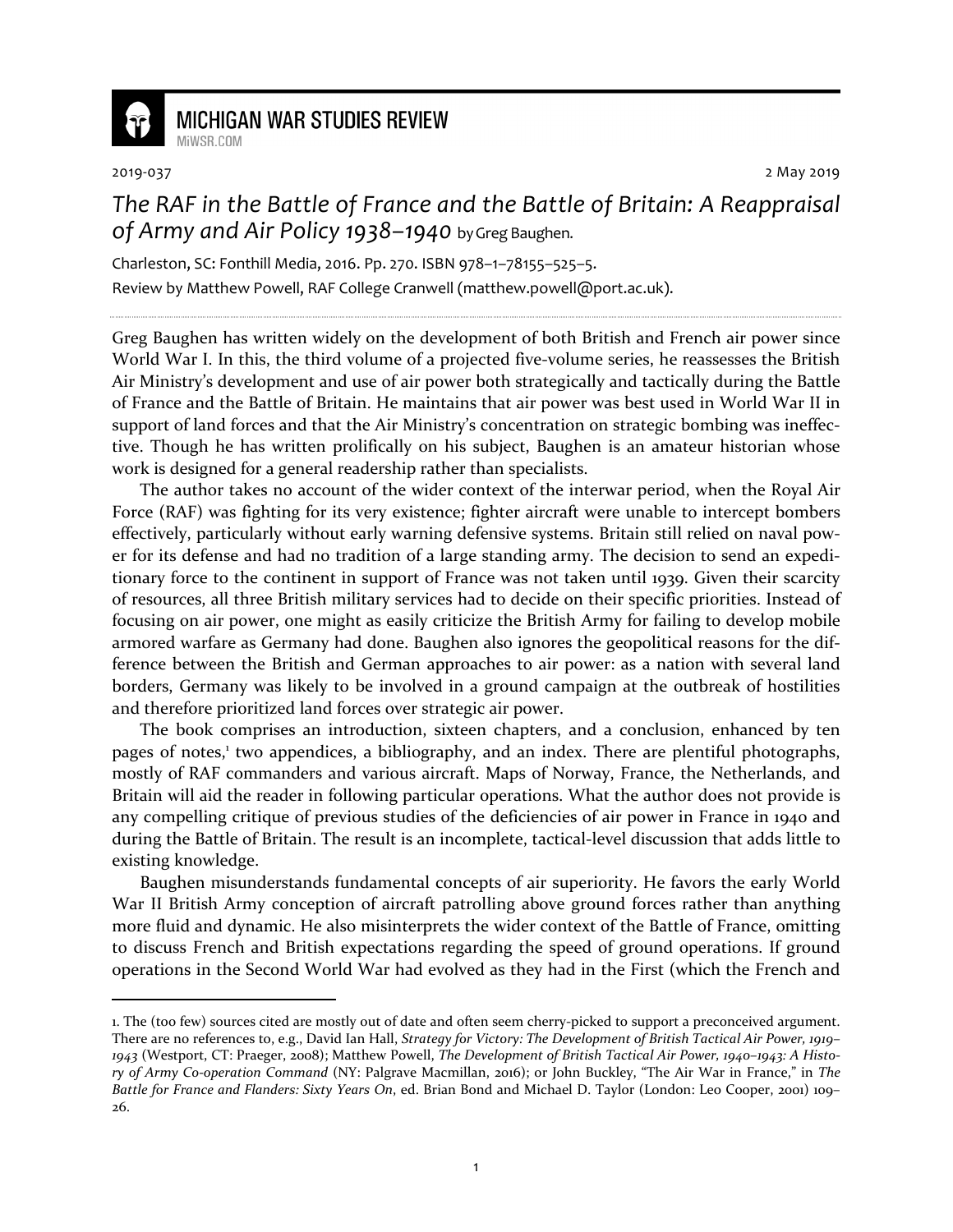British expected), then strategic air power could have had a decisive effect on German capabilities. Baughen does highlight the chances lost by French and British air forces to attack and stop German armored columns moving through the Ardennes Forest. But he does not mention that the RAF had spotted the German columns and asked for permission to attack them prior to the German assault across the Meuse on 12 May 1940. This permission was denied, due to French fears of retaliation against their civilian populations.

The author does not appreciate the speed of the Germans' advance once they had crossed the Meuse. Nor does he describe how the rigidly hierarchical French command and control structure kept the Allies from forming a solid defensive line in time to mount anything more than small, poorly coordinated counteroffensives. Also overlooked is the fact that the ill-advised Allied plan to move into Belgium once hostilities had begun was exploited by the Germans with ruthless efficiency.

In his conclusion, Baughen implies that air superiority in the Battle of France was something only the Luftwaffe could achieve  $(233)$ , but never points out that this was the result not of happenstance but of the Germans' hard-fought interdiction operations before their assaults along the Meuse.

Baughen discusses German strategic bombing attacks on Britain, but does not track the development of tactical air power in Britain through to 1941. Had he done so, he could have explained developments initiated by the Air Ministry through experimentation, as well as the creation of Army Co-operation Command. He pointedly states several times that the Air Ministry refused to create an Army Co-operation Command in summer 1940, but ignores the plans begun for such an organization already in late September of that year.

The author's inadequate research and poor grasp of the role of air power in specific contexts is typified in the following excerpts.

Three times the Germans decided to rely on air power operating independently of ground forces. Three times it failed. First, the Luftwaffe failed to stop the British Army escaping from Dunkirk. Then it failed to destroy Fighter Command in the Battle of Britain. Finally, it failed to break the morale of the British people with the Blitz. The strategy used on these occasions was not how Germany had conquered the rest of Europe…. The German Navy had never required air superiority over London—for an invasion to be successful, the Luftwaffe merely had to control the skies above the Channel and the German bridgeheads. Arguably, the Luftwaffe had long since achieved this objective. (233, 214)

How the Germans could have supported a land invasion without air superiority is not indicated. The author seems to take it for granted that the Wehrmacht could have succeeded simply by crossing the Channel. Air superiority entails more than the ability to fly and engage an opponent. Specifically, its means denying one's enemy the freedom to exploit the advantages the sky can give at all levels of war.

Baughen excoriates the Air Ministry, but says little about the British Army. The War Office investigation conducted by Gen. Sir William Bartholomew is not mentioned at all. The author does allude to calls by the Army for the creation of its own air arm, as if it would know instinctively how to operate aircraft and design a communications system to ensure various types of air support needed in the field. Baughen also does not analyze army calls for extra support aircraft or how long it would have taken to develop them, let alone whether the British aircraft industry could produce them in sufficient numbers.

The chapter on the German assault at Sedan (14 May 1940) considers only the morning attacks**,** when German antiaircraft defenses were more substantial than the author claims. He fails